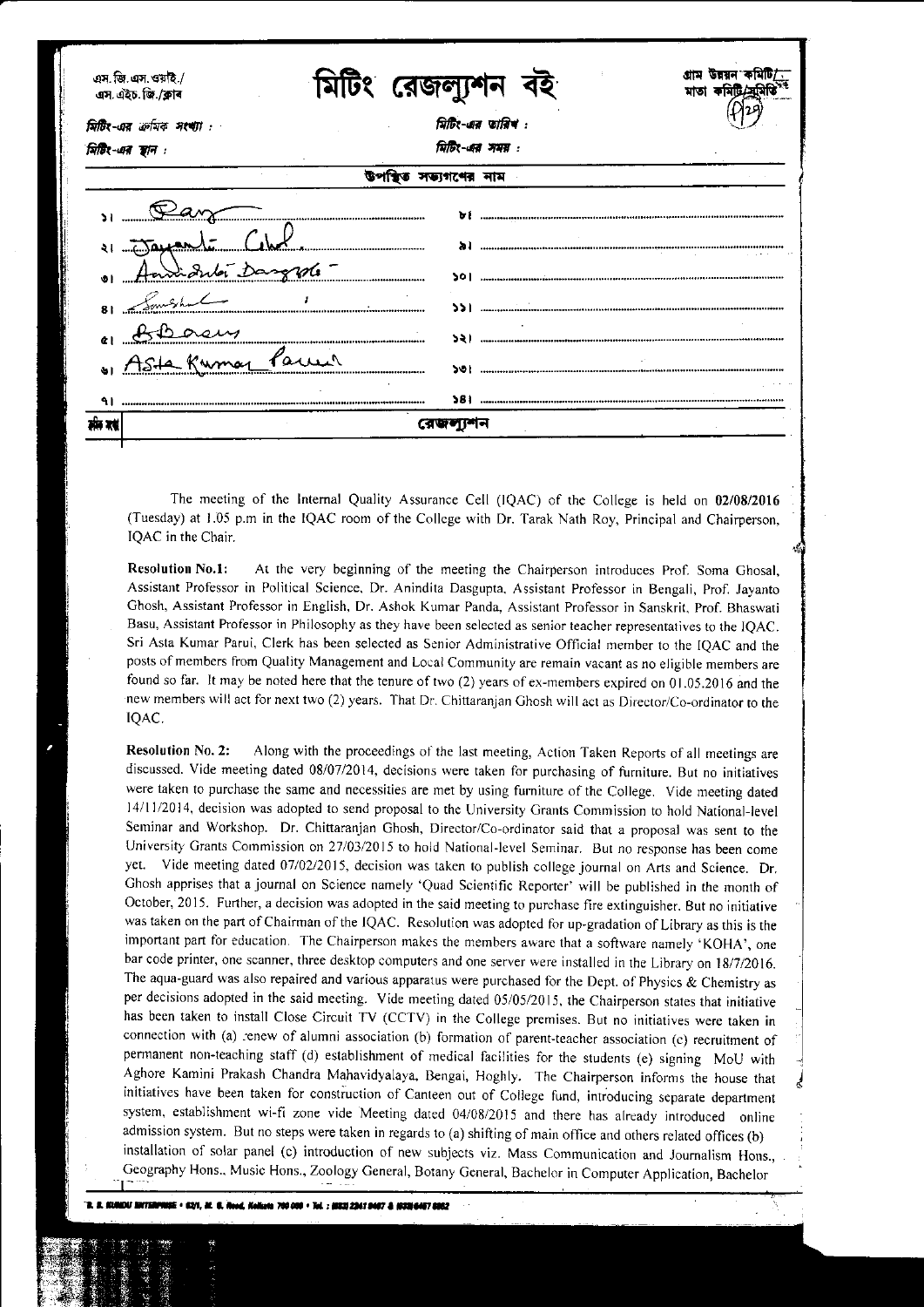**নেজল্যশন** 

in Business Administration, Nutrition Hons. (d) introduction of M.A course in Bengali and English. connection with resolutions adopted in the meeting dated 04/l l/2015, the Chairman informs no initiatives were taken in regards to (a) Tree Plantation in and around the College campus (b) Herbal farming in the College campus (c) Public awareness program (d) Month-wise class test (e) formation of cultural platform and making awareness to the students (f) formation of games and sports platform and making awareness to the students (g) declaring College campus Creen Zone (h) award facility for the ourstanding performers in the final examinations (university). Vide meeting dated 03/02/2016, some decisions were adopted but the Chairperson regrets for his non-action to implement those like (a) adoption of village (b) students-teaching and non-teaching survey (c) calling for donation from alumni and private concerns (d) introduction of spoken English and personal grooming course (e) preservation of water (f) organizing international-level seminar (g) organizing regional-level seminar for non-teaching staff (h) introduction of coaching for various competitive examinations for financially weaker students (i) introducing Day Care Center (i) Utilization of grants from Srare Govr. regarding construction of canteen building and campus wall, renovation of administrative building. Vide meeting dared 04/05/2016. a series of resolutions were adopted but the Chairperson informs that due to huge administrative work-load, he could not take any initiative regarding - (a) introduction of Pradhan Mantri Kaushal Vikash Yojana (b) introduction of Biometric Attendance System for all employees (c) Displaying minimum critical information on College website (d) introduction of yoga facility (e) introduction of multi-gym facility (f) formation of Students' Crievance Cell (g) formation of Suggestion Cell from the students (h) renovation of boys' hostel building. AII members request the Chairperson to take necessary steps to make realize the decisions at his earliest. In this way, the proceedings of the last and earlier meetings are confirmed.

Resolution No. 3: The Director/Co-ordinator informs the house that the Career Advancement Scheme (CAS) of Dr. Anik Kumar Saha, Assistant Professor in Bengali, Dr. Anindita Dasgupta, Assistant Prof. in Bengali, Prof. Mahitosh Gayen, Assistant Prof. in History and Prof. Soma Ghosal, Assistant Prof. in Political Science are due as on 23/03/2015, 16/02/2015, 30/04/2016 and 01/02/2015 respectively. It is resolved that all documents relating to them are to be properly scrutinized and take necessary steps for their CAS.

Resolution No. 4: lt is discussed that there is a need of Water-purifier in the College for facilitation of fresh and pure water. It is resolved that the Chairperson be asked to take necessary steps to purchase the same.

Resolution No. 5: It is discussed that subject-wise books are urgently required for improvement of academic part of teachers and students. It is, therefore, resolved that the Chairperson be asked to take necessary steps to purchase books as early as possible.

Resolution No,6: It is discussed that NAAC evaluation is mandatory for all higher educational institutions. Out College was accredited by NAAC in 2006 and two cycles of NAAC evaluation had been due in 2011 & 2016. The Chairperson is requested to pay special attention for evaluation by the NAAC for  $2^{nd}$  cycle. It is a top most priority based task.

Resolution No. 7: The application dated 18/07/2016 of Sri Biswanath Daschoudhury, Secretarial Assistant is read and discussed. It is learnt lhat Sri Daschoudhury has been paid Rs.700/- on monthly basis and he applied for enhancement of payment to Rs. 900/-. The Director/Coordinator admits his outstanding performance to his assignments and all members also acknowledge the same. So, it is resolved unanimously that the monthly payment to the Secretarial Assistant is hereby enhanced to Rs. 900/- from April, 2016.

As no other agendum is left to discuss the meeting ends with vote of thanks to and from the Chair.

(rd,1=- Dr. Tarak Nath Roy Principal & Chairperson, IQAC

Lhittararjan Chock

病毒。

Dr. Chittaranjan Ghosh Director/Co-ordinator Internal Quality Assurance Cell (IQAC)

Director/Coards -renderic conditions<br>- Internat Quality Assurance Call (IQA<br>Nd Renderic Samuel Libraries www.convey.consuming Cole<br>Bri Ramkrishne Sarada Vidyamahapi<br>-Kamerpultur : Hooghiy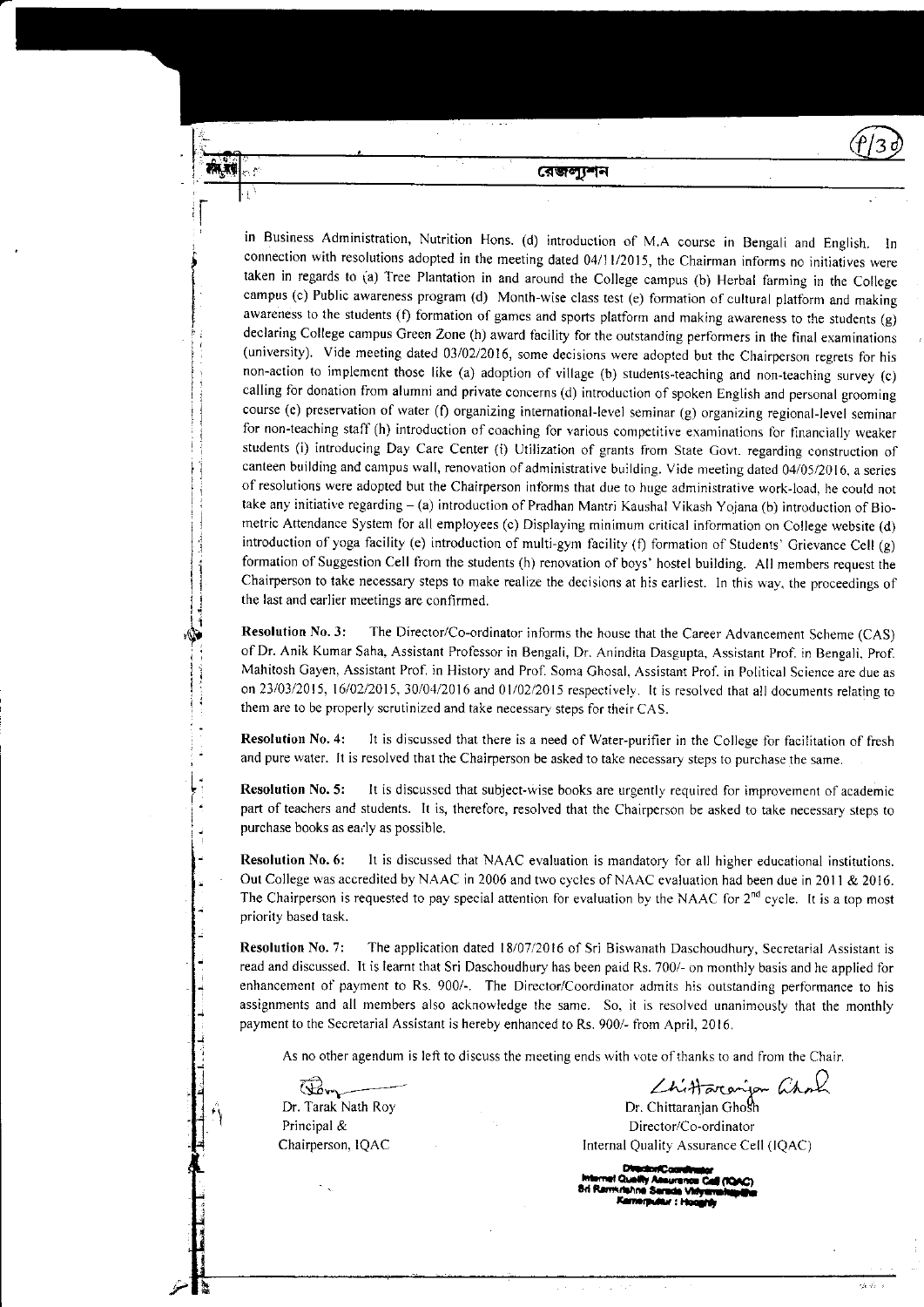|              | এস. জি. এস. ওয়াই./<br>এস. এইচ. জি./ক্লাব |             | রেজলা                                | মাতা কামটি/সামাও |
|--------------|-------------------------------------------|-------------|--------------------------------------|------------------|
|              | মিটিং-এর ক্রমিক সংখ্যা :                  |             | মিটিং-এর তারিখ:                      |                  |
|              | মিটিং-এর স্থান :                          |             | त्रिकि:-अत्र मयप्त :<br>সভ্যগণের নাম |                  |
|              |                                           |             |                                      |                  |
|              | Jaman                                     |             | <br>৯।                               |                  |
| $\bullet$    | m <del>)</del> Inda                       | $D$ engar s | 50 I                                 |                  |
| 81           | mash                                      |             | וגר                                  |                  |
| $\mathbf{d}$ | بمدم<br>Kuma                              | are         | 52                                   |                  |
|              |                                           |             | 301                                  |                  |
| मम रह        |                                           |             | ৱেজলাম                               |                  |
|              |                                           |             |                                      |                  |

The meeting of the Internal Quality Assurance Cell (IQAC) of the College is held on 03/10/2016 (Monday) at 1.05 p.m in the IQAC room of the College with Dr. Tarak Nath Roy, Principal and Chairperson, IQAC in the Chair.  $\mathcal{A}=\mathcal{A}^{\mathcal{A}}$ 

**Resolution No.1:** At the very beginning of the meeting the Chairperson informs the house that a NAAC committee has been formed for preparation of NAAC related works. He also informs that the construction of canteen has been completed and inaugurated on 08/09/2016, separate department system was introduced on 13/09/2016 and the College campus has been declared Wi-fi zone on 05/09/2016 which were planned in the meeting dated 04/08/2015. He further informs the house that a letter has been sent to the Director of Public Instructions, Education Directorate, Govt. of West Bengal seeking Govt. nominee for CAS in favour of Dr. Anik Kumar Saha, Assistant Professor in Bengali, Dr. Anindita Dasgupta, Assistant Prof. in Bengali, Prof. Mahitosh Gayen, Assistant Prof. in History and Prof. Soma Ghosal, Assistant Prof. in Political Science vide No. SRSVM/163/2016 (Administration) Dated 31/08/2016. Due to administrative workload no initiatives could not be taken to make realize the decisions of the last meeting. All members request him to complete the works as decided in the last meeting.

It is discussed that there is a provision of University Grants Commission under XII Plan **Resolution No. 2:** Period to introduce Remedial Coaching Centre for SC/ST/OBC (Non-creamy layer) & Minorities students. This scheme is very helpful for the students to improve their success rate in higher studies. So, decision has been adopted to send proposal to the UGC to introduce the scheme at our College.

It is discussed that there is a scheme of University Grants Commission under XII Plan **Resolution No.3:** Period for Coaching Classes for Entry in Services for SC/ST/OBC (Non-creamy layer) & Minorities Communities students. It strengthens teaching and learning process so that quality in teaching learning may be improved. So, decision has been taken to send proposal to the UGC to introduce the scheme in the College.

It is discussed that the Scheme for Coaching for NET/SET for SC/ST/OBC (non-creamy **Resolution No.4:** layer) & Minorities Communities students under University Grants Commission grants encourages the students to choose teaching as a career and become role model to others of their group. The main objective of the scheme is to prepare SC/ST candidates and candidates from Minority community for appearing in NET or SET, so that sufficient number of candidates become available for selection of lecturers in the university system from these groups. After discussion it is resolved that the Chairperson must take initiatives to send proposal in this regards to introduce the scheme in the College.